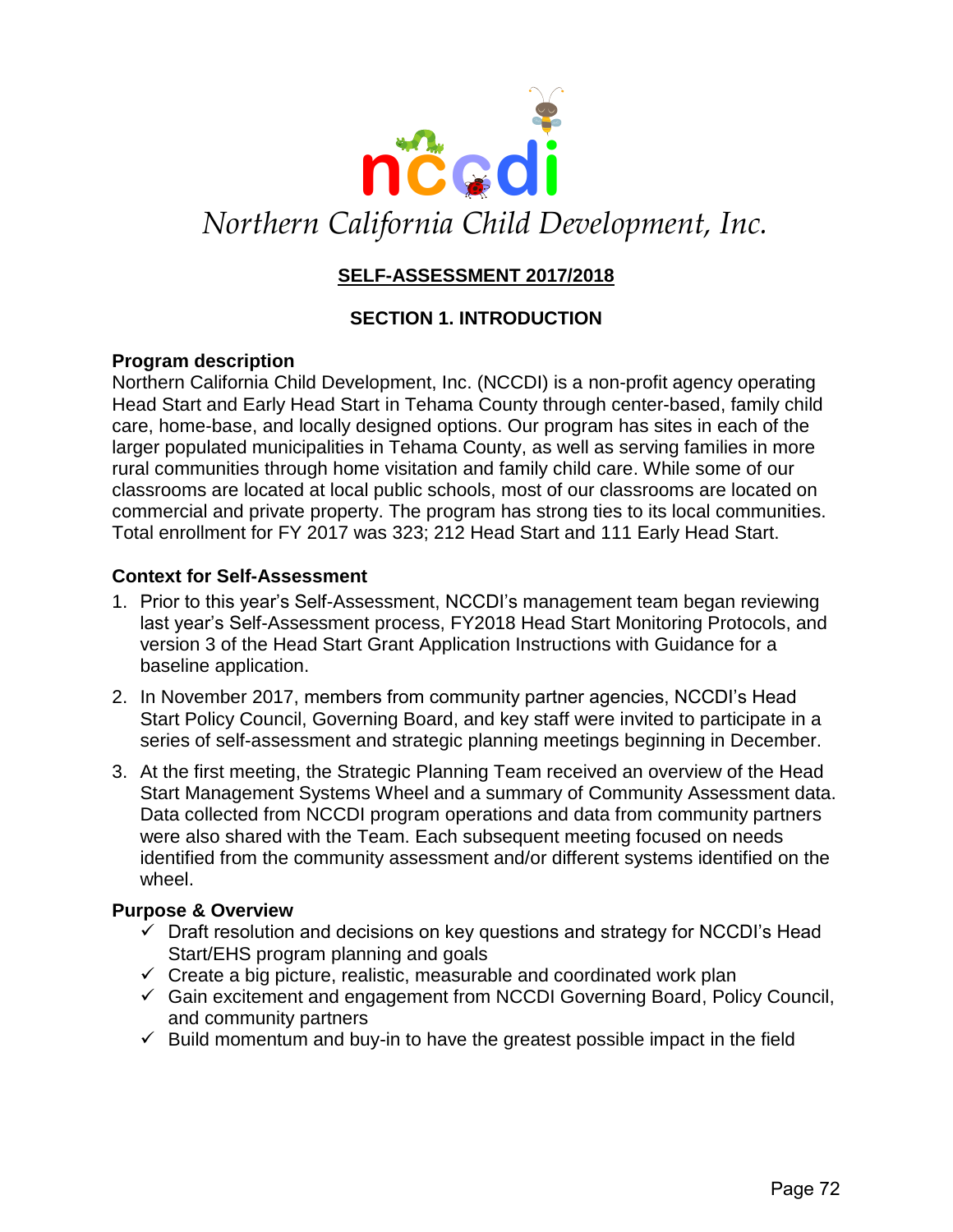

Utilize information and data from our Community Assessment, Agency Assessment and other data sources that align with our organization's mission and values to identify strengths and gaps and develop goals for the upcoming year(s).



Provide organization staff support and other resources to conduct activities that will lead to desired outcomes that will enable us to measure the success of our short-term and long-term goals. All activities, outcomes, and goals must be aligned with the needs of the community and vision & mission of the organization.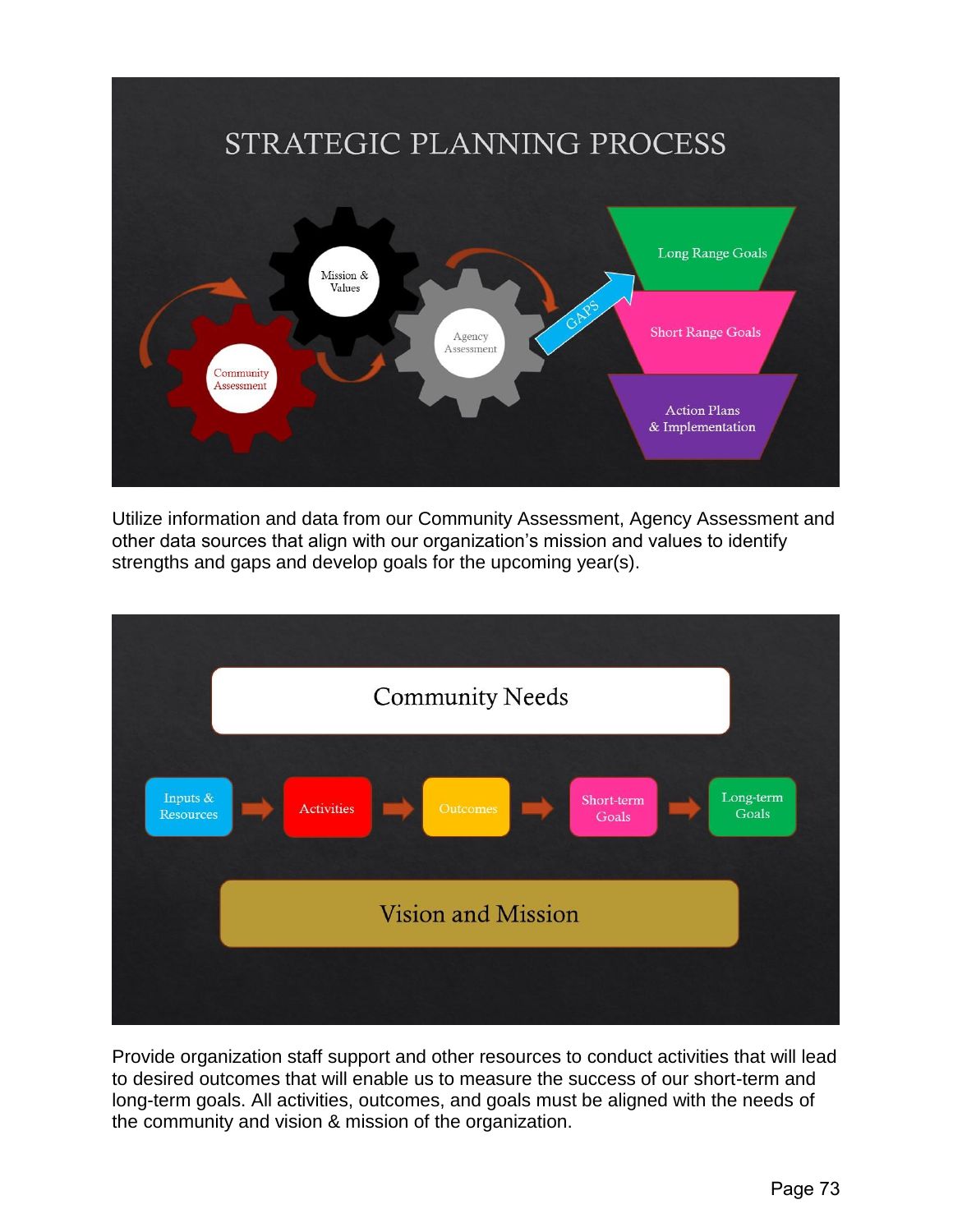# **SECTION 2. KEY INSIGHTS**

## **COMMUNITY ASSESSMENT**

Always keep in mind the demographics of the population we serve:

- $\checkmark$  Age of parents is between 21-39 years of age.
- $\checkmark$  Large majority are married.
- $\checkmark$  Average household is between 3-5 family members.
- $\checkmark$  Hispanic families make up a significant portion of the population we serve.

Data from community assessment filtered into the following areas of focus:

- ✓ Parent Engagement
- $\checkmark$  Employment & Housing
- $\checkmark$  Safe Communities
- ✓ Health Services
- ✓ Child Care
- ✓ Education

Using community assessment data, the Team identified gaps in meeting community needs and developed program goals to address these gaps.

|                        | <b>PARENT ENGAGEMENT</b>                                                              |  |
|------------------------|---------------------------------------------------------------------------------------|--|
| <b>Community</b>       | Most parents do not help in their child's classroom and are not involved<br>$\bullet$ |  |
| <b>Assessment</b>      | in their child's school at all.                                                       |  |
| <b>Data</b>            | Parents do not use a class phone tree, even when available.<br>$\bullet$              |  |
|                        | Children need to be involved in youth activities other than just sports.<br>$\bullet$ |  |
| <b>Barriers to</b>     | Scheduling conflicts.<br>$\bullet$                                                    |  |
| Engagement             | Shift work – meeting childcare needs of non-traditional employment.<br>$\bullet$      |  |
|                        | Motivation (knowing vs. doing)<br>$\bullet$                                           |  |
|                        | Prioritizing families in need for opportunities<br>$\bullet$                          |  |
| Provide &              | Are non-Hispanic & Hispanics going to the same events?<br>$\bullet$                   |  |
| Promote                | Parent Choice Conference - what changes can we make?<br>$\bullet$                     |  |
| <b>Events that</b>     | Empower parents to advocate for low/no cost participation in non-sport                |  |
| meet a need            | activities.                                                                           |  |
|                        | Need more art and faith-based activities in Tehama County<br>$\bullet$                |  |
|                        | Relationships with staff.<br>$\bullet$                                                |  |
|                        | Parent leadership at Centers.<br>$\bullet$                                            |  |
| <b>Build Effective</b> | Turnover of staff during year.<br>$\bullet$                                           |  |
| & Healthy              | Parent connections to Educators.<br>$\bullet$                                         |  |
| <b>Relationships</b>   | Parent connections to educators.<br>$\bullet$                                         |  |
|                        | Differences between Centers (FD vs. PD)<br>$\bullet$                                  |  |
|                        | Educators get parents more involved<br>$\bullet$                                      |  |
| <b>Better Methods</b>  | More tech-based forms of communication.<br>$\bullet$                                  |  |
| <b>of</b>              | Do parents feel welcome in classroom?                                                 |  |
| Communication          | Can Phone Trees be more effective?<br>$\bullet$                                       |  |
|                        | <b>EMPLOYMENT &amp; HOUSING</b>                                                       |  |
| <b>Community</b>       | Most family household income is less than \$50,000 per year.<br>$\bullet$             |  |
| <b>Assessment</b>      | Most families rent their home and feel housing is affordable.<br>$\bullet$            |  |
| Data                   | There are more homeless families than the community is aware of.<br>$\bullet$         |  |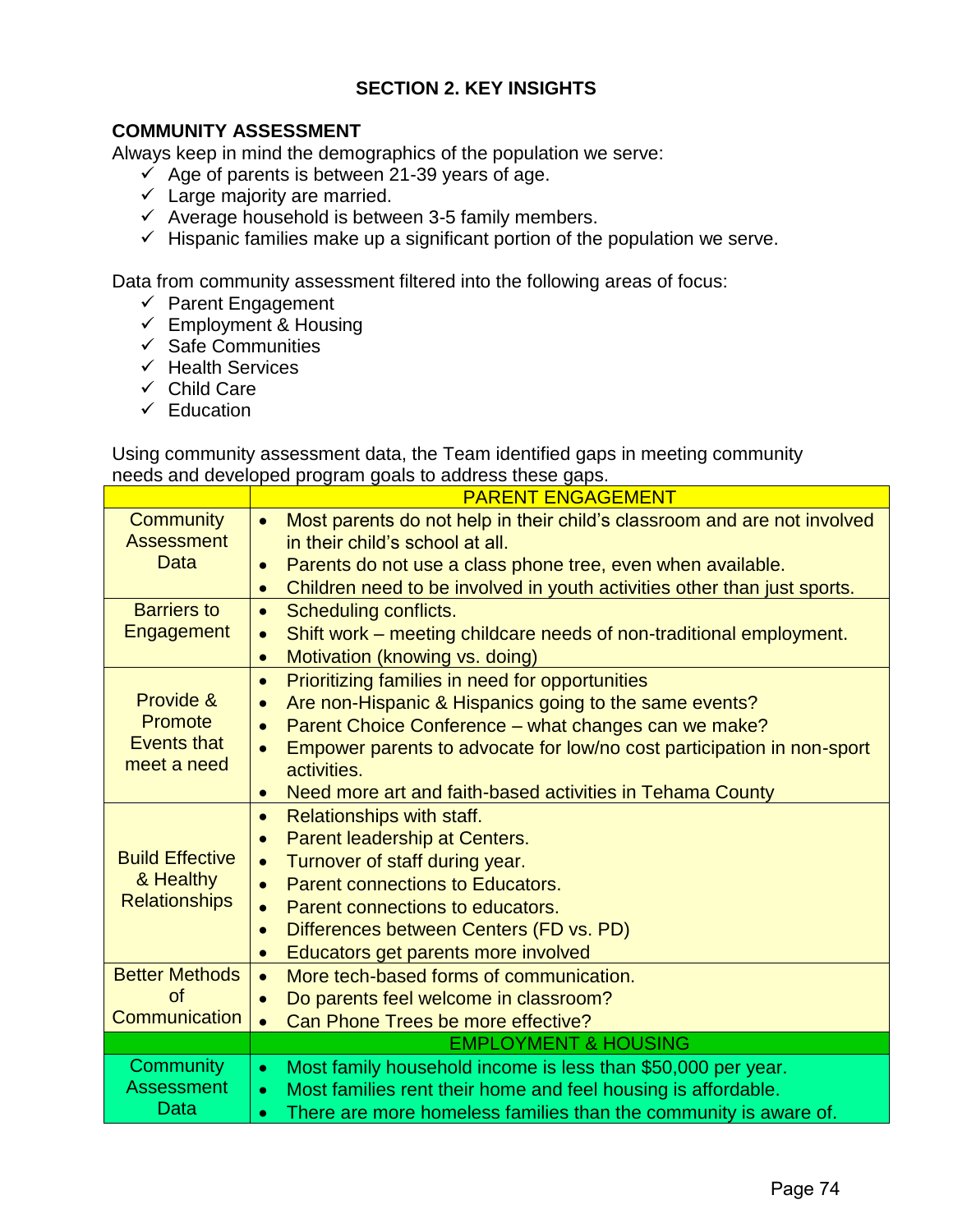| Qualified                                                         | Issues with job training quality.<br>$\bullet$                                                                                                       |  |
|-------------------------------------------------------------------|------------------------------------------------------------------------------------------------------------------------------------------------------|--|
| workforce                                                         | Not enough qualified applicants for jobs that are available.<br>$\bullet$                                                                            |  |
| <b>Availability of</b>                                            | Parents with full-time work can't afford quality child care<br>$\bullet$                                                                             |  |
| affordable                                                        | Families do not access CCRE or FCHEN<br>Seasonal Job Reliance<br>$\bullet$                                                                           |  |
| childcare                                                         | Lack of available low/no cost child care slots<br>Transitioning off aid to Self-<br>$\bullet$<br>Reliance<br>Fear of immigration status<br>$\bullet$ |  |
| <b>Response to</b>                                                | Bedroom Community - Non-<br>Homeless Project - shelters in TC<br>$\bullet$                                                                           |  |
| <b>Homelessness</b>                                               | permanency of renters vs.<br>owners<br><b>Unsheltered vs. Sheltered Homeless</b><br>$\bullet$                                                        |  |
|                                                                   | <b>Barriers to</b><br>Working multiple part-time jobs in lieu of one full-time job.<br>$\bullet$                                                     |  |
| <b>Stable</b>                                                     | Part-time jobs have no benefits<br>$\bullet$                                                                                                         |  |
| <b>Employment</b>                                                 | Needs vs. wants (quality of life) and living within one's means.<br>$\bullet$                                                                        |  |
| <b>Barriers to</b>                                                | High deposits are more than monthly rent.<br>$\bullet$                                                                                               |  |
| <b>Stable Housing</b>                                             | Access to SHHIP resources (fees and credit check).<br>$\bullet$                                                                                      |  |
|                                                                   | <b>SAFE COMMUNITIES</b>                                                                                                                              |  |
| <b>Community</b>                                                  | Most people feel safe in their neighborhood after dark.<br>$\bullet$                                                                                 |  |
| <b>Assessment</b>                                                 | People would like a Neighborhood Watch Program in their community.<br>$\bullet$                                                                      |  |
| Data                                                              | Differences of opinion between non-Hispanic and Hispanics on use, #,<br>$\bullet$                                                                    |  |
|                                                                   | and safety of parks. All agree parks need to be better maintained.                                                                                   |  |
|                                                                   | Walkable cities - more bike paths/sidewalks<br>$\bullet$                                                                                             |  |
| <b>Public Work</b>                                                | Parks need more stuff for young kids<br>$\bullet$                                                                                                    |  |
| <b>Need Initiatives</b>                                           | Infrastructure – Street lights, sidewalks, road lines<br>$\bullet$                                                                                   |  |
|                                                                   | Lack of resources to maintain parks<br>$\bullet$                                                                                                     |  |
|                                                                   | School playgrounds used instead<br>$\bullet$                                                                                                         |  |
|                                                                   | Homeless / people with Mental Health issues live in parks<br>$\bullet$                                                                               |  |
| <b>Barriers to Park</b>                                           | Drug use in parks<br>$\bullet$                                                                                                                       |  |
| <b>Use</b>                                                        | Current users don't respect the parks and those that want to use them.<br>$\bullet$                                                                  |  |
|                                                                   | Fear perpetuates crime.<br>$\bullet$                                                                                                                 |  |
|                                                                   | <b>Take Back the Neighborhood</b><br>$\bullet$                                                                                                       |  |
| <b>Community</b>                                                  | ID Parks, Neighborhoods, and schools located in dangerous areas<br>$\bullet$                                                                         |  |
| <b>Pride Initiatives</b>                                          | Alternatives to Neighborhood Watch such as social media outreach.<br>$\bullet$                                                                       |  |
|                                                                   | Promote more use of parks for large community events.                                                                                                |  |
|                                                                   | Use volunteers to help with clean up and maintenance of parks.<br>$\bullet$                                                                          |  |
|                                                                   | <b>HEALTH SERVICES</b>                                                                                                                               |  |
| Community                                                         | Many families change doctors regularly as physicians leave the area<br>$\bullet$                                                                     |  |
| <b>Assessment</b>                                                 | Most families receive their healthcare services in Tehama County<br>$\bullet$                                                                        |  |
| Data                                                              | Almost all families are satisfied with their current healthcare provider.<br>$\bullet$                                                               |  |
|                                                                   | Families use the Emergency Room as their health provider<br>$\bullet$                                                                                |  |
| <b>Lack of Access</b><br>to Walk-in                               | You must be a patient at Lassen Medical to receive services<br>$\bullet$                                                                             |  |
| <b>Clinics</b>                                                    | To be admitted at St. E's, referral must be from doctor affiliated with<br>$\bullet$                                                                 |  |
| Lack of and                                                       | <b>Dignity Health</b>                                                                                                                                |  |
|                                                                   | Need for specialists in Tehama County (e.g. Neurologists)<br>$\bullet$                                                                               |  |
| <b>Turnover of</b><br>local<br><b>Physicians</b><br>(Specialists) | Doctors, especially specialists, in Tehama County are not accepting<br>$\bullet$                                                                     |  |
|                                                                   | new patients                                                                                                                                         |  |
|                                                                   | Community assets insufficient to attract/retain medical providers<br>$\bullet$                                                                       |  |
|                                                                   | Results in families traveling long distances and having to wait months to<br>$\bullet$                                                               |  |
|                                                                   | receive specialized dental care                                                                                                                      |  |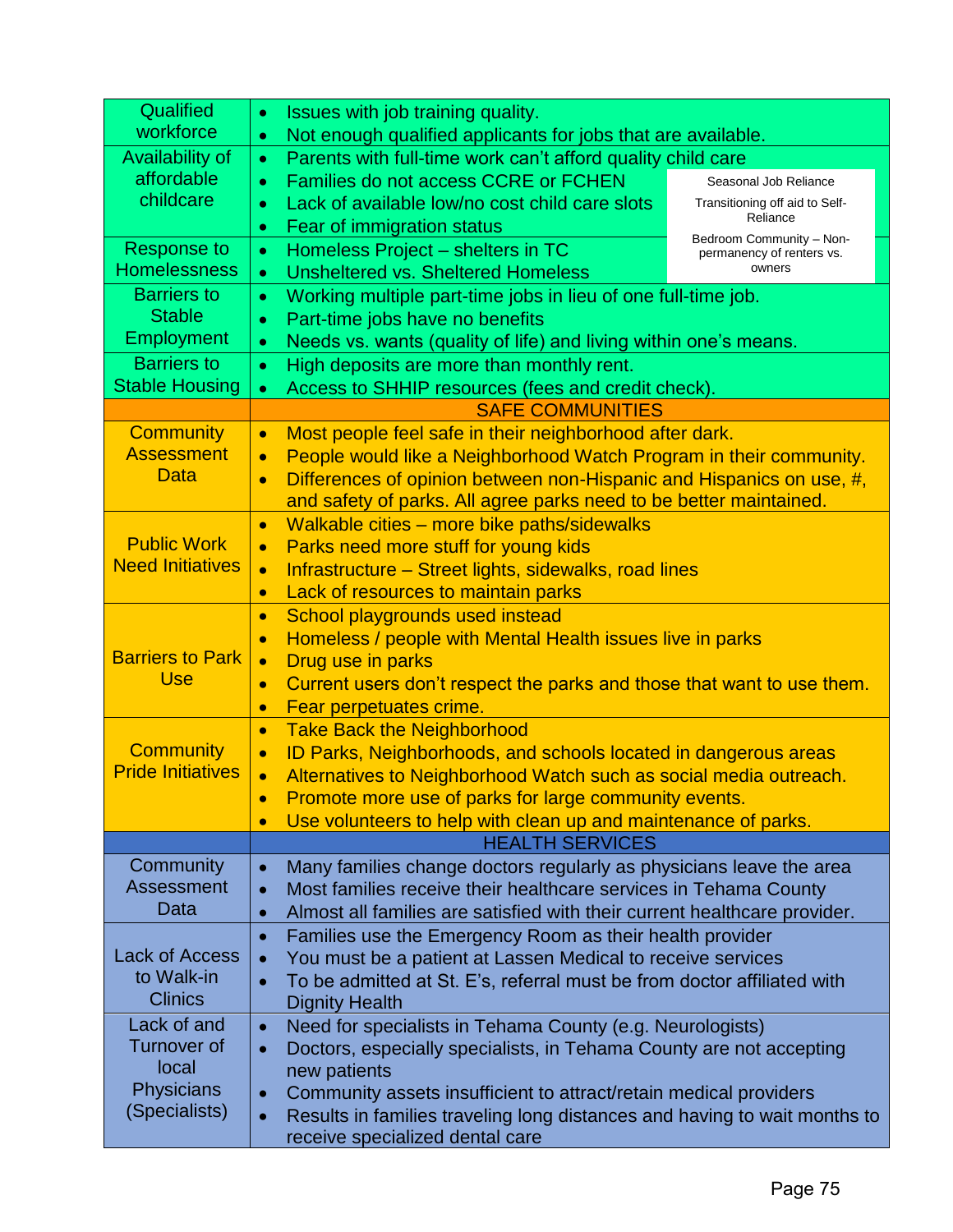| <b>Quality of Care</b>                                           | Doctors have quota of daily patients resulting in brief examinations<br>$\bullet$<br>limited only to purpose of visit<br>Lack of comprehensive well-child check-ups (infant development<br>$\bullet$<br>screenings, infant heath & vision, etc.)<br>No continuity of care due to doctors leaving area<br>$\bullet$<br>Lack of consumer choice due to availability of providers, availability of<br>$\bullet$<br>insurance carriers                                                                                                                                                      |
|------------------------------------------------------------------|-----------------------------------------------------------------------------------------------------------------------------------------------------------------------------------------------------------------------------------------------------------------------------------------------------------------------------------------------------------------------------------------------------------------------------------------------------------------------------------------------------------------------------------------------------------------------------------------|
| Insurance<br><b>Barriers</b>                                     | Lack of insurance carriers accepted in Tehama County<br>$\bullet$<br>No HMO's in Tehama County<br>$\bullet$<br>Misunderstanding of insurance benefits by both consumer and<br>physician billing<br>Medi-Cal does not cover adult glasses<br>$\bullet$<br>No insurance, except Medi-Cal, covers Mental Health services without<br>$\bullet$<br>a medical diagnosis<br>Families that lose insurance benefits due to job loss or other reason<br>choose not to seek needed medical services                                                                                                |
|                                                                  | <b>CHILD CARE</b>                                                                                                                                                                                                                                                                                                                                                                                                                                                                                                                                                                       |
| Community<br><b>Assessment</b><br>Data                           | Factors in selecting child care are quality, speed of enrollment, and cost<br>$\bullet$<br>Most families are not familiar with Child Care & Referral (CCRE)<br>$\bullet$<br>Limited options available for child care, especially for infants/toddlers<br>$\bullet$<br>While full-day care is a high need, there is also a need for part-day care<br>$\bullet$                                                                                                                                                                                                                           |
| Lack of slots<br>available                                       | Need for more full-day and non-traditional hour child care<br>$\bullet$<br>Need more child care slots for infants/toddlers<br>$\bullet$<br>All programs, including CCRE, have long waitlist<br>$\bullet$<br>Lack of quality child care available in Central Tehama<br>$\bullet$                                                                                                                                                                                                                                                                                                         |
| <b>Child Care</b><br><b>Policy</b>                               | Need birth to five licenses for facilities<br>$\bullet$<br>Child care is not a high priority for policy makers<br>$\bullet$                                                                                                                                                                                                                                                                                                                                                                                                                                                             |
| Affordability &<br>Income<br>Eligibility of<br><b>Child Care</b> | Families incur transportation costs to child care providers outside of<br>$\bullet$<br>areas they live and work<br>Many families that qualify for Early Head Start don't qualify for Head<br>$\bullet$<br>Start or other services when they are ready to transition<br>Parent working full-time making minimum wage or working less than<br>full-time making more than minimum wage can not afford child care but<br>make too much to be income eligible for subsidized child care services<br>Families that pay for child care have to settle for less quality child care<br>$\bullet$ |
| <b>Quality of Child</b><br>Care                                  | T-K provides a convenient option for child care, but is not age<br>$\bullet$<br>appropriate or specialized to meet the needs for many children<br>Cost of quality for providers is difficult to sustain as passing the cost on<br>$\bullet$<br>to the consumer is either prohibitive or not allowed<br>How do consumers define quality compared to providers (QRIS)<br>$\bullet$                                                                                                                                                                                                        |
| Community<br>Awareness &<br><b>Education</b>                     | Respite care<br>$\bullet$<br>Lack of understanding by community and consumer regarding<br>$\bullet$<br>subsidized child care programs<br>Unless in the "system" for low-income families, there is little awareness<br>$\bullet$<br>or understanding of CCRE<br>Current location of CCRE and lack of marketing result in little<br>$\bullet$<br>accessibility by the public                                                                                                                                                                                                              |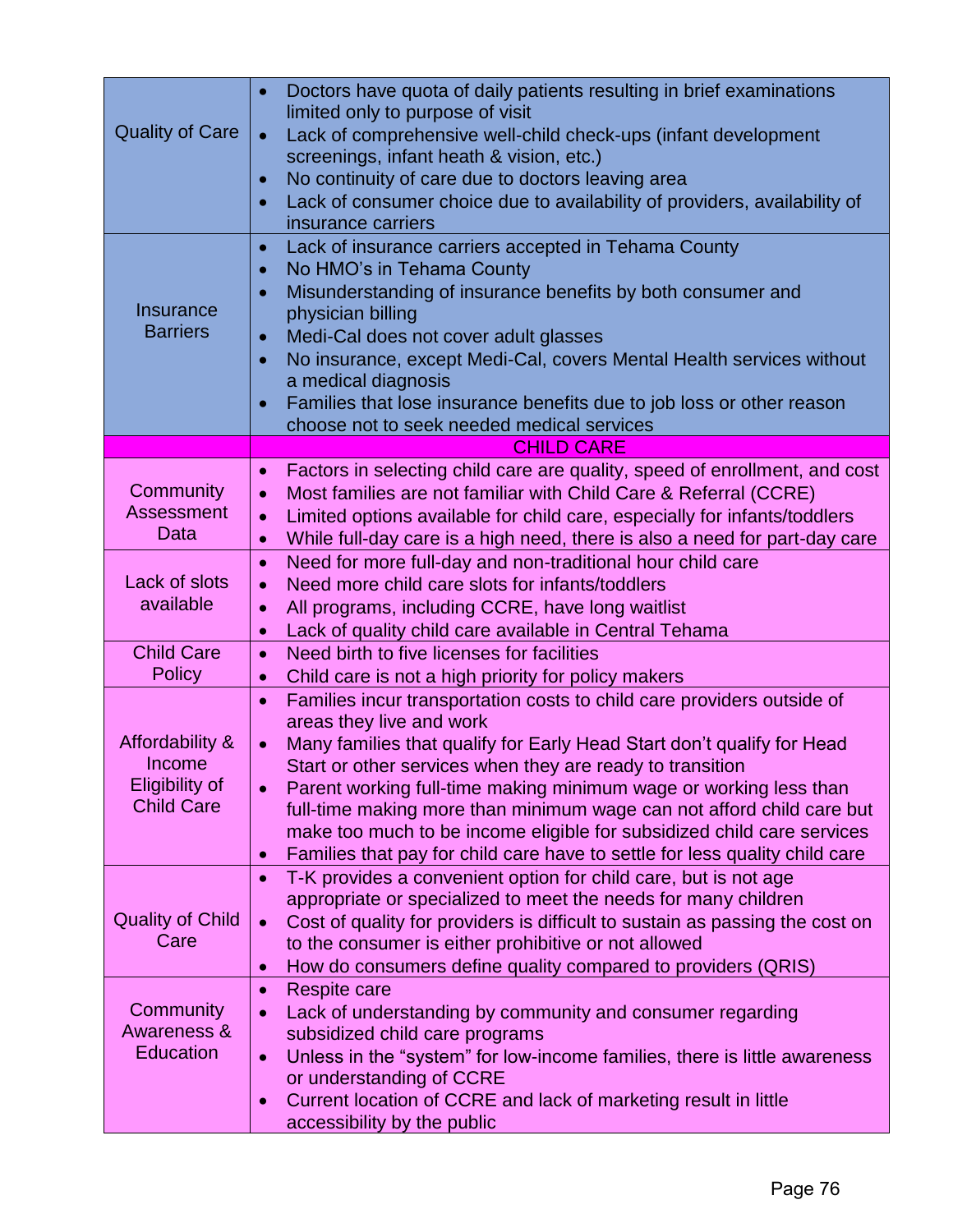|                                                           | <b>EDUCATION</b>                                                                                                                                                                                                                                                                                                                                                                                                                                                                                                                                        |  |
|-----------------------------------------------------------|---------------------------------------------------------------------------------------------------------------------------------------------------------------------------------------------------------------------------------------------------------------------------------------------------------------------------------------------------------------------------------------------------------------------------------------------------------------------------------------------------------------------------------------------------------|--|
| <b>Barriers to</b><br>College                             | College equals debt as more people do not qualify for financial aid<br>$\bullet$<br>Class time schedules often do not fit student schedules due to work or<br>child care providers<br>Shasta College has done little outreach within Tehama County outside<br>of their Tehama Campus                                                                                                                                                                                                                                                                    |  |
| Lack of Life<br>Skills / Problem<br>Solving               | High schools have lessened importance on or eliminated classes that<br>$\bullet$<br>focus on basic life skills<br>Basic life skills and self-reliant skills need to start at an earlier age and<br>continue through high school<br>Struggles for young families are compounded due to a lack of self-<br>$\bullet$<br>reliant skills<br>Lack of Parent Education as Children Grow Older<br>$\bullet$<br>Young people not prepared for adulthood due to lack of experiences<br>$\bullet$<br>and opportunities to learn from mistakes provided by parents |  |
| Promotion of<br>Higher<br>Education                       | Schools place too much focus on college being the ultimate goal<br>$\bullet$<br>Vocational schools are portrayed as failure<br>$\bullet$<br>High schools do not have trade certification programs thus students<br>$\bullet$<br>have limited access/options to vocational schools                                                                                                                                                                                                                                                                       |  |
| Hispanic<br>Community<br>Outreach and<br><b>Education</b> | Language barrier prevents many Hispanic adults from enrolling in<br>$\bullet$<br>programs to earn a high school diploma or equivalent<br>What programs are available to support Hispanic students and their<br>$\bullet$<br>families                                                                                                                                                                                                                                                                                                                    |  |

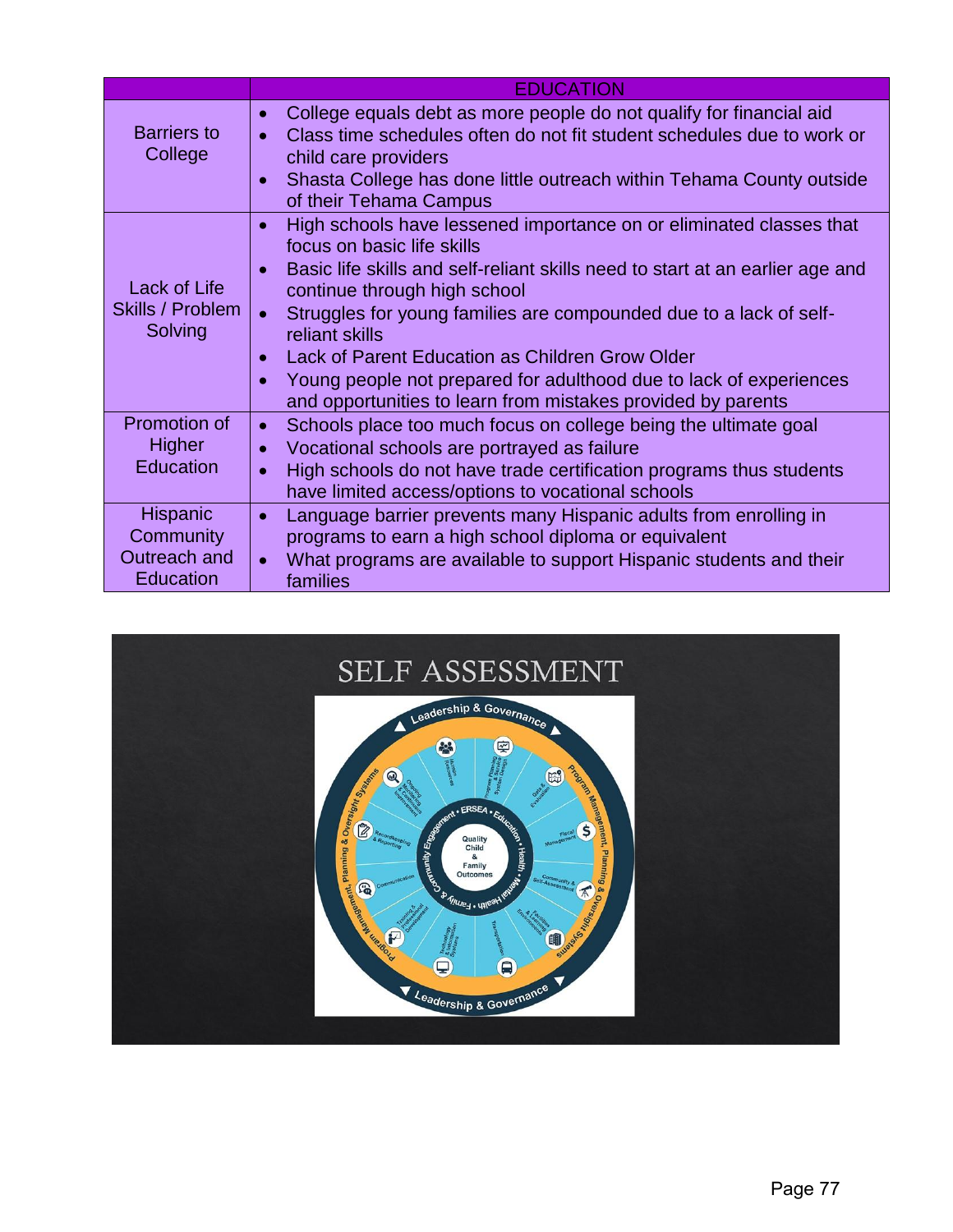| <b>System</b>                                                      | <b>Questions to Consider</b>                                                                                                                                                                                                                                                                                                                                                                                                                                         |
|--------------------------------------------------------------------|----------------------------------------------------------------------------------------------------------------------------------------------------------------------------------------------------------------------------------------------------------------------------------------------------------------------------------------------------------------------------------------------------------------------------------------------------------------------|
| <b>LEADERSHIP &amp;</b><br><b>GOVERNANCE</b>                       | How do you know that Governing Board & Policy Council<br>$\bullet$<br>members are knowledgeable about their roles and<br>responsibilities as Head Start program leaders?<br>What information gets communicated between Governing<br>$\bullet$<br>Board & Policy Council and key management staff to support<br>program decision making?<br>How are Governing Board & Policy Council members involved<br>$\bullet$<br>in decision making outside of regular meetings? |
| DATA&<br><b>EVALUATION</b>                                         | How do we collect and use data to inform ongoing monitoring<br>$\bullet$<br>and continuous improvement?<br>How are staff utilized in our data management process?<br>$\bullet$<br>What chosen methods for data collection and analysis are<br>$\bullet$<br>used to determine impact?<br>How does our approach to data management support the<br>availability, usability, integrity, and security of data?                                                            |
| <b>FACILITIES</b>                                                  | How does our system for managing and monitoring facilities<br>$\bullet$<br>and learning/working environments ensure that we meet health<br>and safety requirements?<br>How do our indoor and outdoor learning/working environments<br>$\bullet$<br>support the needs of children, families, and staff?<br>How is facilities management addressed from the perspectives<br>$\bullet$<br>of program planning and fiscal management?                                    |
| <b>TRAINING &amp;</b><br><b>PROFESSIONAL</b><br><b>DEVELOPMENT</b> | How do our training and professional development plans<br>$\bullet$<br>address the knowledge and skills needed to meet our<br>program's goals and objectives?<br>In addition to T/TA resources (regional T/TA and national<br>$\bullet$<br>centers), how are T/TA funds being used to access additional<br>professional development resources?<br>How are staff trained / engaged in ongoing monitoring efforts?<br>$\bullet$                                        |
| <b>COMMUNICATION</b>                                               | How does ongoing monitoring inform our program operations,<br>planning process, and continuous quality improvement?<br>How are results of our ongoing monitoring shared with staff<br>٠<br>and program leadership?                                                                                                                                                                                                                                                   |
| <b>RECORDKEEPING</b><br>& REPORTING                                | How does our recordkeeping and reporting system use<br>$\bullet$<br>technology to manage information?<br>How does our reporting system provide program leadership<br>$\bullet$<br>with key information to make decisions in a timely and<br>thorough manner?<br>How does our recordkeeping and reporting system generate<br>$\bullet$<br>real-time reports that improve program services?                                                                            |
| <b>HUMAN</b><br><b>RESOURCES</b>                                   | What is our process for hiring and on-boarding staff?<br>٠<br>How do we ensure that staff members have the appropriate<br>$\bullet$<br>credentials and have acquired the needed competencies to<br>fulfill their job responsibilities?<br>How does our program promote retention?                                                                                                                                                                                    |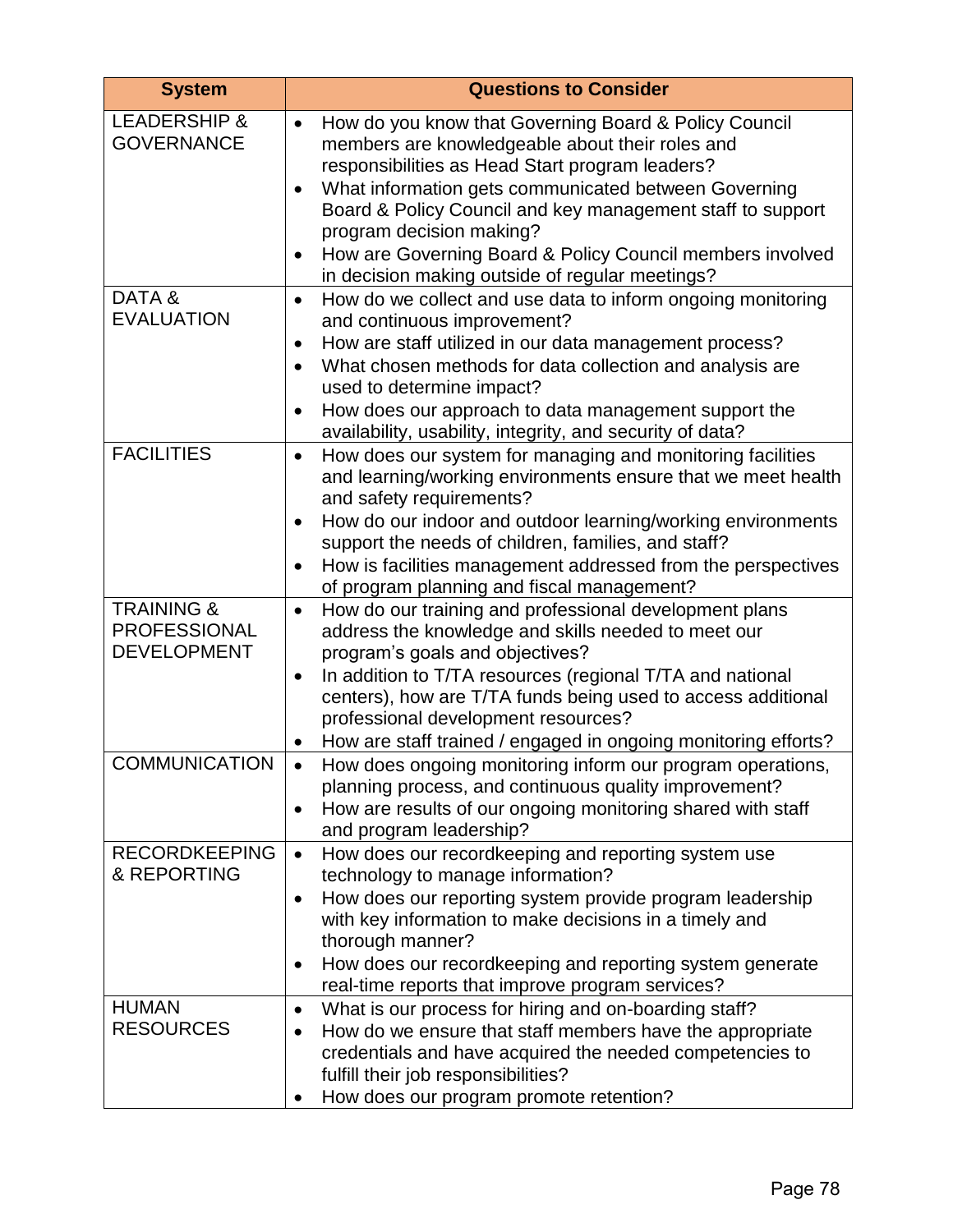| <b>DECISION MATRIX</b>                |                                          |                                      |
|---------------------------------------|------------------------------------------|--------------------------------------|
|                                       | Least Critical to<br>Families            | <b>Most Critical to</b><br>Families  |
| Most<br>Capable to<br><b>Deliver</b>  | 4. Reduce,<br>Restructure or<br>Remarket | 1. Protect and<br>Expand             |
| Least<br>Capable to<br><b>Deliver</b> | 2. Reduce or<br>Eliminate                | 3. Build or<br>Improve<br>Internally |

# Program Option Challenges

| <b>HOME</b>     | Parent cancellations make it difficult to meet mandated number of home<br>$\bullet$<br>visits (both HS and EHS)                                                           |
|-----------------|---------------------------------------------------------------------------------------------------------------------------------------------------------------------------|
| <b>BASE</b>     | Serving children in foster care add complexity as kids transition between<br>$\bullet$<br>foster parents and biological parents (both HS and EHS)                         |
|                 | Excessive travel time especially when caseloads are spread out by<br>$\bullet$<br>geography (both HS and EHS)                                                             |
|                 | Home Base recruitment is hard when families want center-based services<br>$\bullet$                                                                                       |
|                 | Not always able to place families with a Home Visitor that is best suited to<br>$\bullet$<br>deal with family dynamics.                                                   |
|                 | Home Visitors have difficulty focusing home visit on child<br>$\bullet$                                                                                                   |
|                 | development/education services when family is in crisis (EHS)                                                                                                             |
|                 | Area and our home is not safe environment for home visitor<br>$\bullet$                                                                                                   |
|                 | Home Visitation requires special skills and passion in working with families<br>$\bullet$<br>that is difficult to find within staff.                                      |
|                 | Parent engagement is challenging due to instability of family or household.<br>$\bullet$                                                                                  |
|                 | Staff training more focused on center staff than Home Base services<br>$\bullet$                                                                                          |
|                 | Child focus curriculum vs. parent focused curriculum<br>$\bullet$                                                                                                         |
|                 | Difficulty finding staff able to meet the Home Visitation Certification.<br>$\bullet$                                                                                     |
|                 | Availability of vans for home visitors, especially when in need of repair<br>$\bullet$                                                                                    |
|                 | EHS Home Base schedule is longer than EHS Center-based schedule<br>$\bullet$<br>which harms morale of staff                                                               |
|                 | Difficult to schedule parent conferences due to parent availability<br>$\bullet$                                                                                          |
| <b>FULL DAY</b> | Happy Trails is located in a higher income area, with eligible families living<br>$\bullet$<br>across town making transportation difficult and State Pre-K/T-K located on |
|                 | schools in the area they live a more convenient option                                                                                                                    |
|                 | Increase in minimum wage has made less of the population eligible for<br>$\bullet$<br>both Head Start and State Pre-K                                                     |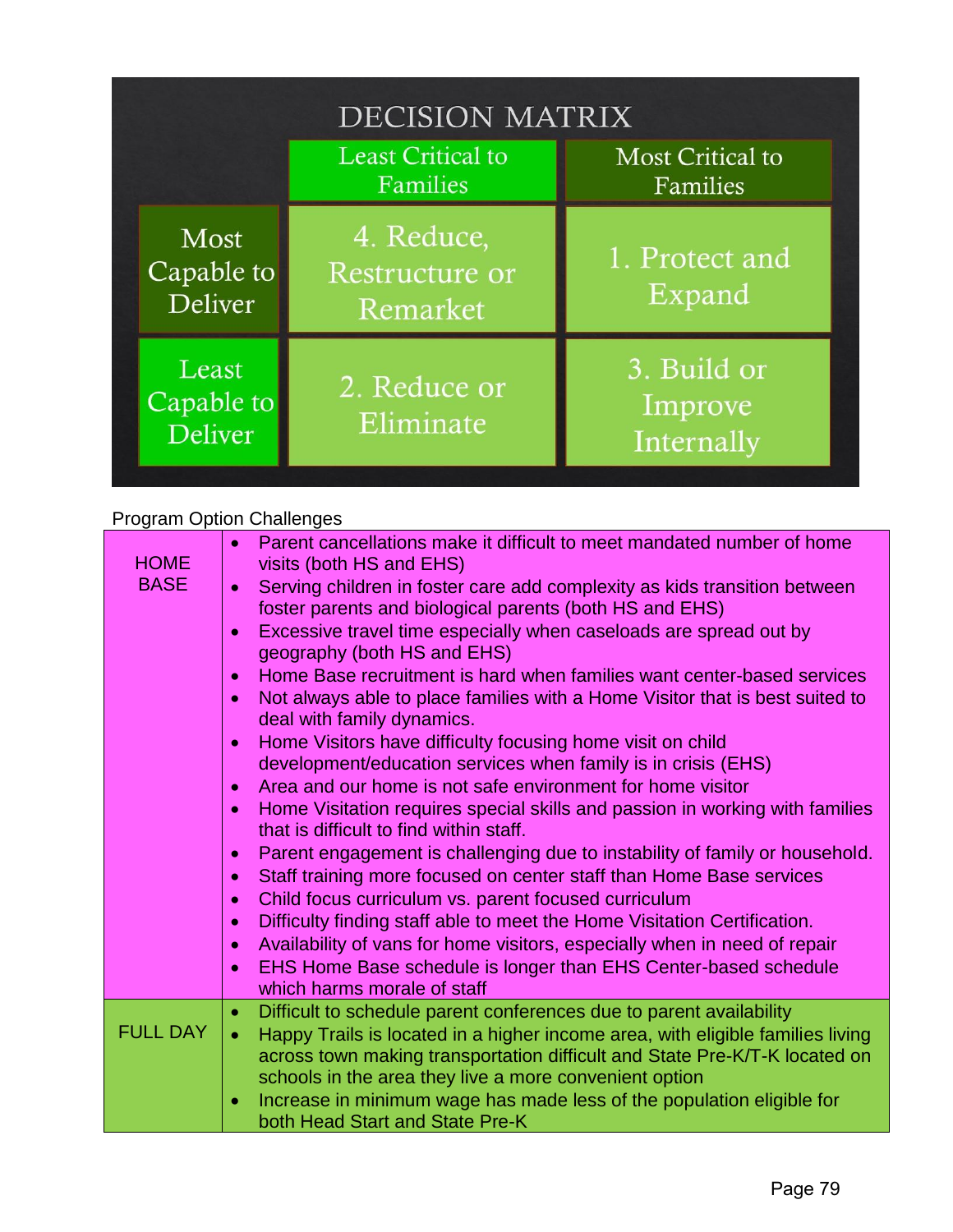|                                              | Children with Center staff more hours than they are with their family<br>$\bullet$<br>Staff on floor more hours resulting in less prep time and down time<br>$\bullet$<br>State regulations for school cut-off date prevent children from transitioning<br>$\bullet$<br>from an EHS Center to a full-day Head Start classroom<br>Staff get discouraged by lack of parent engagement in classroom and at<br>$\bullet$<br>meetings due to parent schedule<br>Parents of children in full-day have less opportunity to volunteer in<br>classroom, creating pressure on staff for inability to generate in-kind match<br>at same level as other options<br>Staff must meet both Head Start & State Pre-K regulations causing<br>confusion, heavier workload, and staffing issues                                                                                                                                                                                                       |
|----------------------------------------------|------------------------------------------------------------------------------------------------------------------------------------------------------------------------------------------------------------------------------------------------------------------------------------------------------------------------------------------------------------------------------------------------------------------------------------------------------------------------------------------------------------------------------------------------------------------------------------------------------------------------------------------------------------------------------------------------------------------------------------------------------------------------------------------------------------------------------------------------------------------------------------------------------------------------------------------------------------------------------------|
| <b>INCLUSION</b>                             | <b>Changes in Special Education administrative staff at TCDE</b><br>$\bullet$<br><b>TCDE only provides transportation to Berrendos for Special Education</b><br>$\bullet$<br>services unless specifically written in IEP<br>TCDE's process to determine eligibility for IEP takes too long for NCCDI's<br>$\bullet$<br>enrollment needs, especially when utilizing slots for over income children<br>Lack of speech and language therapists in area have drastically changed<br>$\bullet$<br>how those services are provided and don't meet the needs of children                                                                                                                                                                                                                                                                                                                                                                                                                  |
| <b>EARLY</b><br><b>HEAD</b><br><b>START</b>  | Lack of EHS classrooms for demand of center-based services<br>$\bullet$<br>No funding for new EHS classrooms or convert HS classrooms to EHS<br>$\bullet$<br>Lack of qualified staff at time of hire due to infant/toddler courses not being<br>$\bullet$<br>part of core classes at colleges.<br>Difficulty in meeting training needs of staff who serve specific age groups<br>$\bullet$<br>as training is not based on various Infant/Toddler developmental stages but<br>more as a one size fits all<br>Hours of service and staff schedules don't always meet parents need<br>$\bullet$                                                                                                                                                                                                                                                                                                                                                                                       |
| <b>FAMILY</b><br><b>CHILD</b><br><b>CARE</b> | Community culture of Rancho Tehama is unique<br>$\bullet$<br>Parent engagement in Rancho Tehama is difficult<br>$\bullet$<br>Rancho Tehama is isolated, also FCC providers are isolated from NCCDI<br>$\bullet$<br>staff and resources (lack of internet, etc.)<br>Serving dual language learners when FCC staff are not bilingual<br>$\bullet$<br>Recruitment in Rancho Tehama area, Home Base and FCC competing<br>Meeting Performance Standards as they relate to FCC (e.g. Monitoring)<br>Setting clear expectations and chain of communication FCC and NCCDI<br>$\bullet$<br>Lack of understanding Head Start enrollment process by FCC staff<br>$\bullet$                                                                                                                                                                                                                                                                                                                    |
| <b>STEPPING</b><br><b>STONES</b>             | Referring agencies and others don't understand what services Stepping<br>$\bullet$<br>Stones provide resulting in a lack of referrals.<br>Losing children to State Pre-K/T-K as they transition out of Stepping<br>$\bullet$<br>Stones looking for full-day services<br>Stepping Stones model requires staff with unique skill set and passion for<br>$\bullet$<br>risk taking which is difficult to recruit<br>Retention of staff with education/experience in Mental Health and ECE<br>$\bullet$<br>Lack of research based assessment that collects data on family growth<br>$\bullet$<br>Lack of slots for children needing Stepping Stones services<br>$\bullet$<br>Balancing requirements for full-enrollment vs. enrolling Stepping Stones<br>$\bullet$<br>with children truly in need of those services<br>Learning as we go in implementing ACES within this option to overcome<br>$\bullet$<br>difficulty in building relationships with families that score high on ACES |